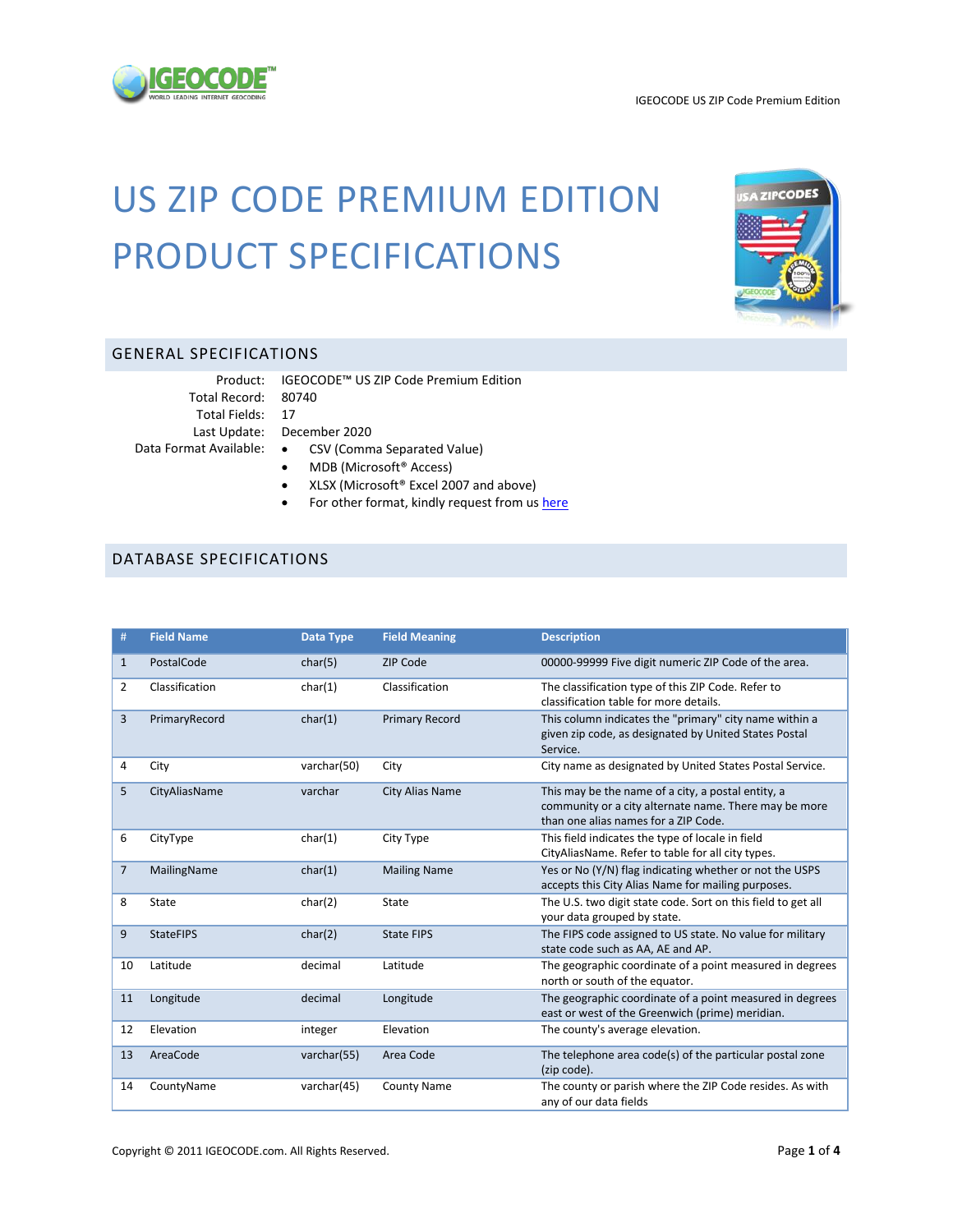

| <b>Field Name</b> | Data Type | <b>Field Meaning</b> | <b>Description</b>                                                                          |
|-------------------|-----------|----------------------|---------------------------------------------------------------------------------------------|
| <b>CountyFIPS</b> | char(5)   | <b>County FIPS</b>   | Federal Information Processing Standards code given to<br>counties or parishes.             |
| Time7one          | char(2)   | Time Zone            | Time zone designation within the U.S. - the numbers 4-11<br>are assigned to the time zones. |
| DayLightSaving    | char(1)   | Day Light Saving     | Flag indicating whether a zip code is on daylight savings.                                  |

# ADDITIONAL DETAILS

## **1. PostalCode**

A five-digit code (00000-999999) which identifies a specific geographic delivery area. ZIP also known as "Zone Improvement Plan". ZIP Codes represent an area within a state or a single building or company with high mail volume. In very rare case, a ZIP Code shares different states boundaries.

#### **2. Classification**

The classification type of this ZIP Code. Refer to classification table for more details.

| Code                 | <b>Description</b>        |  |
|----------------------|---------------------------|--|
|                      | Non-Unique                |  |
| м                    | APO/FPO Military ZIP Code |  |
| P                    | PO Box ZIP Code           |  |
| Unique ZIP Code<br>п |                           |  |

## **3. PrimaryRecord**

Yes or No (Y/N) flag indicating whether or not this column indicates the "primary" city name within a given zip code, as designated by United States Postal Service.

## **4. City**

This is the name of USPS preferred city. It is used at the last line of postal address. The name can represent a city, a postal entity, a community or a municipality name.

#### **5. CityAliasName**

This may be the name of a city, a postal entity, a community or a city alternate name. There may be more than one alias names for a ZIP Code.

#### **6. CityType**

This field indicates the type of locale in field CityAliasName. Refer to table for all city types.

| Code                        | <b>Description</b>              |  |
|-----------------------------|---------------------------------|--|
| А                           | Airport Mail Facility (AMF)     |  |
| В                           | <b>Branch</b>                   |  |
| Community Post Office (CPO) |                                 |  |
| D                           | Area Distribution Center (ASC)  |  |
|                             | Sectional Center Facility (SCF) |  |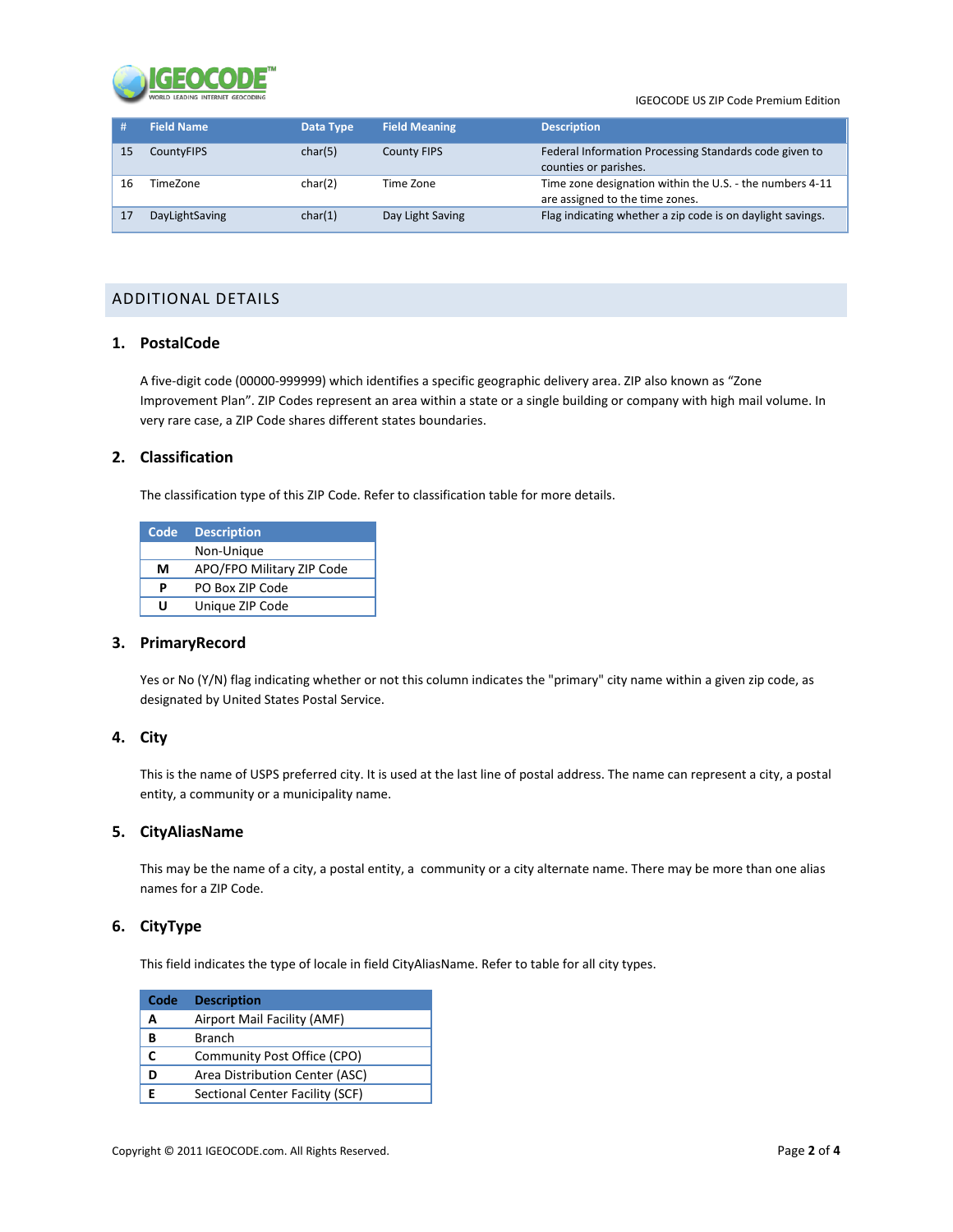

| Code | <b>Description</b>                    |  |
|------|---------------------------------------|--|
| F    | Delivery Distribution Center (DDC)    |  |
| G    | <b>General Mailing Facility (GMF)</b> |  |
| К    | <b>Bulk Mail Center (BMC)</b>         |  |
| М    | Money Order Unit                      |  |
| N    | Non Postal Community Name             |  |
| P    | Post Office                           |  |
| S    | Station                               |  |
| U    | Urbanization                          |  |
| X    | APO/FPO/DPO Military                  |  |
| 7    | P.O. Box                              |  |

### **7. MailingName**

Yes or No (Y/N) flag indicating whether or not the USPS accepts the City name specified in CityAliasName data field for mailing purposes.

### **8. State**

This field use 2-letter abbreviation to represent the name of the state or US Territory.

## **9. StateFIPS**

The FIPS code assigned to US state. No value for military state code such as AA, AE and AP.

## **10. Latitude**

The geographical coordinate of a centroid measured in degree north or south of the equator.

## **11. Longitude**

The geographical coordinate of a centroid measured in degree east or west of the Greenwich meridian.

#### **12. Elevation**

The counties average elevation.

#### **13. AreaCode**

The telephone area code(s) of the particular postal zone (zip code).

#### **14. CountyName**

The name of the county or parish where the 5-digit ZIP Code resides.

## **15. CountyFIPS**

The FIPS code assigned to COUNTY\_NAME within a state. In Alaska, it identifies a region within the state.